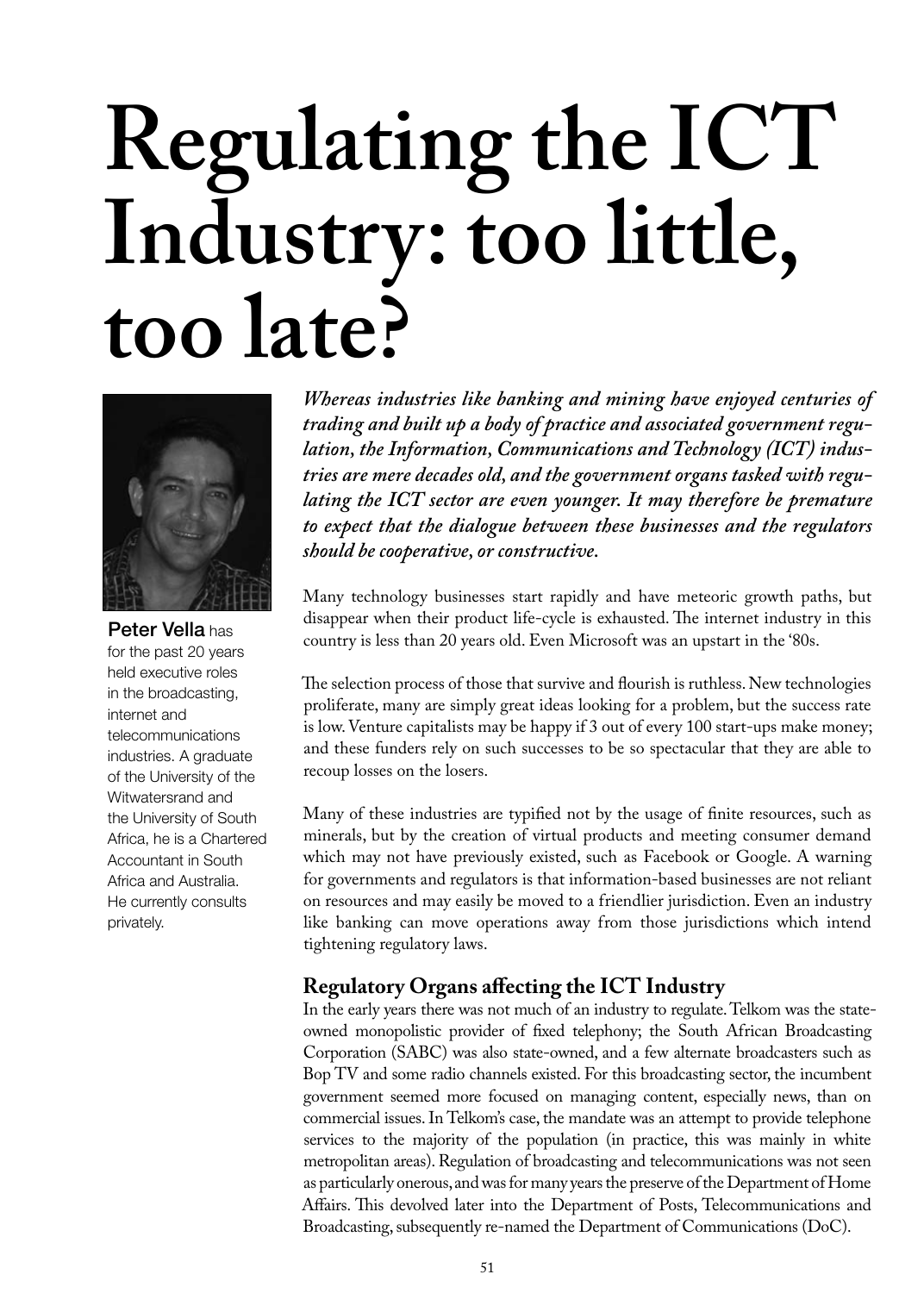However, international practice prescribed the separation of policy, regulation and operations1 . Policy was to be the preserve of the DoC, and in 1993, a law was passed to create two independent bodies: the Independent Broadcasting Authority (IBA) and the South African Telecommunications Regulatory Authority (SATRA). In 2000 these were merged into one body, the Independent Communications Authority of South Africa (ICASA) in 2000.

*The Competition Commission also scrutinises the industry in its periodic review of tariffs and practices. Due to the finite number of players in the telecoms industry, and their size, the assumption is that the temptation to engage in anti-competitive behaviour is high.* The intention was that this body, like the judiciary, should be independent of political partisanship. ICASA is consequently subject only to the Constitution and the due process of law. ICASA's Chairperson is appointed by the President for 5 years on recommendations of parliament and after due process. Councillors are appointed for 4 years. This creates continuity issues, especially given the technical complexity of the industry, and the slowness in promulgating new laws and regulations affecting the

industry. This Council is ostensibly non-executive, as the Chairperson appoints a Council and a Chief Executive, who hires suitable full-time staff. Councillors are also precluded from holding other positions.<sup>2</sup> The temptation for this non-executive body to involve itself in day to day issues is sometimes great, as can be seen later.

The Competition Commission also scrutinises the industry in its periodic review of tariffs and practices. Due to the finite number of players in the telecoms industry, and their size, the assumption is that the temptation to engage in anti-competitive behaviour is high.

#### **Government Policy towards the Industry**

Telkom and the SABC are the oldest players in the sector, and were created by the previous government using public money.

Telkom, like state-owned fixed-line providers in many other countries, became too big and inefficient and its mandate for universal coverage obliged it to provide uneconomic services. Its poor customer service ensured that it became the whippingboy in any discussion on telecoms, and after decades of operation failed to provide telephones to more than a tenth of the population. The lack of separation of its wholesale and retail functions made it an easy target for allegations that it was acting as both player and referee, especially as sole provider of links to new players such as the Value Added Networks (VANs). This groundswell of negative sentiment must surely have been a liability for the new government, which seemed genuinely committed to liberalising this inherited enterprise. Any conversation about Telkom seemed to start with the premise that they were in the wrong.

The SABC was also inherited from the previous regime. As a content provider mainly of news, it was politically sensitive and more useful to the government. Whereas most governments fund a public broadcaster, the SABC still operates as both a public and commercial broadcaster, using public funding. It thus competes head-on with Multichoice, a privately funded pay TV channel providing commercial services to a significant portion of the viewing population, but without news, or political comment, and 16 years into the new democracy we still have effectively a broadcasting duopoly.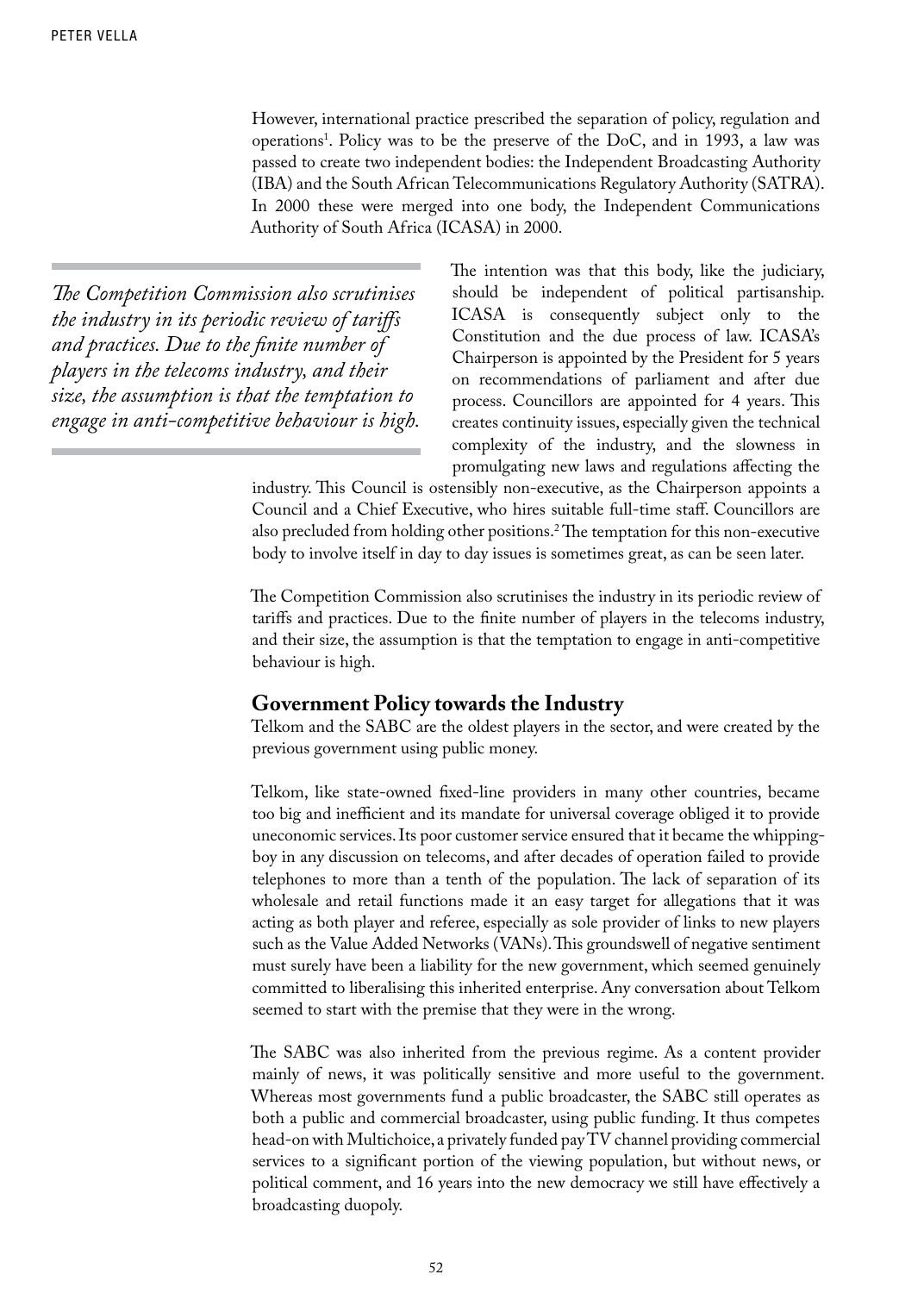Sentech is also state-owned and funded, and has a significant legacy business in signal distribution. And although this does seem to demonstrate the separation of wholesale and retail functions, the continued financial problems faced by Sentech suggest that this separation may be more theoretical than economically practicable. Government's actions in firstly supporting industry recommendations on a new digital broadcasting standard, then creating uncertainty by calling for a subsequent review under the leadership of a new Minister, and now under the current Minister agreeing on a third revised standard, suggests that, although Sentech is separate from the SABC, as both report to the DoC, government may once again be confusing the roles of referee and player.

On the one hand we have government supporting state-owned enterprises which are still bloated and inefficient consumers of public funds, whereas on the other hand, these are examples of private ICT enterprises succeeding spectacularly. It may be tempting for the current government to take credit for these successes, but as we shall see later this appears to have been more to do with regulatory frameworks lagging developments of these operators.

## **State-owned ICT Enterprises VS Private ICT companies**

The most notable successes in the ICT space over the past 16 years have been the mobile telephone operators. Initially viewed as a specialised product for the elite, within 15 years the industry has provided phones to the majority of the population, and has an annual turnover in excess of R140bn.

We have a government committed to providing affordable ICT services to the populace and there is clear evidence that the private sector can do (and has done) this much more effectively than the state-owned

*On the one hand, the commitment to creating jobs suggests the industry should encourage the establishment of small businesses. On the other hand, given the massive capital expenditures required to build a national infrastructure, it is clear that the services we currently enjoy in South Africa are provided by huge operators, not by smaller licensees.*

players, and this in a time of lax regulatory controls and minimal price scrutiny! So, should policy continue along this laissez faire route, or should these industries, which have benefited both their shareholders and the general public, be regulated?

Consideration should also be given to those most capable of providing ICT services. On the one hand, the commitment to creating jobs suggests the industry should encourage the establishment of small businesses. On the other hand, given the massive capital expenditures required to build a national infrastructure, it is clear that the services we currently enjoy in South Africa are provided by huge operators, not by smaller licensees. Perhaps the emphasis should be on these less well funded players competing in the services sector, rather than in the physical infrastructure space. This seems to have been envisaged in the dual-layer licensing structure detailed in the Electronic Communications Act, now thrown awry by the judgement in the Altech Autopage case.3 More about this later.

This emphasis on encouraging small players in the sector also tends to view the major conglomerates holistically and ignores the flow-down effects, through their distribution networks, on small retailers and traders. Although their networks are large and their revenues and costs commensurately high, who else has proved capable of delivering airtime vouchers to the remotest rural areas?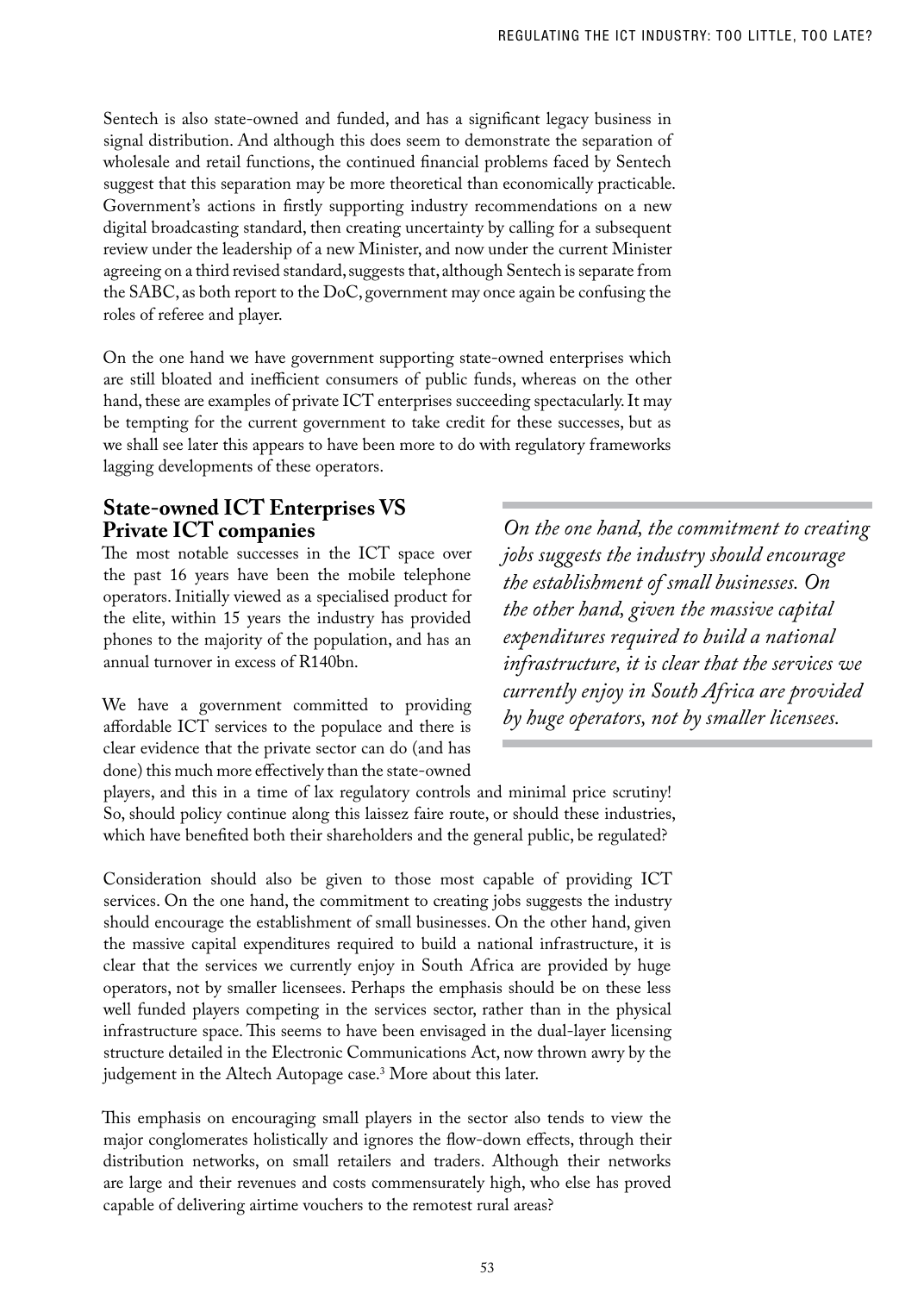# **Performance of the ICT Regulatory Organs**

#### *Too LittleToo Late*

One of the challenges facing regulators of the technology industry is the speed of change. Many industries have short lifecycles and even the language changes rapidly (IP, 2G, DSTV). To draft regulations for these industries is a challenge; and to do so in a manner which foresees all technology changes is well-nigh impossible. The existence of regulators with the expertise to interpret and codify legislation capable of tracking these changes, is key.

A consequence of these rapid developments is that many of these industries have developed in a regulatory vacuum. It is only those that flourish and grow that attract the scrutiny of the regulator.

This begs the question, at what stage should regulators get involved? Ideally, regulation should create an enabling environment which will maximise the chances of new technologies succeeding. In practice though, it appears rather that the technologies which survive the first development hurdles are penalised by regulatory interventions that change their business models *post de facto*. For the funders of these businesses, especially at the venture capital stage, the proportion of successes

*Ideally, regulation should create an enabling environment which will maximise the chances of new technologies succeeding. In practice though, it appears rather that the technologies which survive the first development hurdles are penalised by regulatory interventions that change their business models post de facto.*

is so small that they rely on these to recoup losses on their other ventures. If these profits are reduced by regulatory action, future investments may be at risk, as was the case with Microsoft which started in a garage, but which is now subject to a barrage of litigation and government intervention.

In the South African context, the mobile phone industry is an instructive case-study. Vodacom and MTN were started in 1994, but the Telecommunications Act was only promulgated in 19964 , and dealt primarily with fixed telephony. By 2005, when the Electronic Communications  $Act (ECA)<sup>5</sup>$  was promulgated to regulate these mobile players, they had a turnover in excess of R100bn p.a. and had provided telephony to

the vast majority of the population. So why regulate them after the event? If the industry had failed there would not be this clamour for access. Now that it has created and built an entirely new subscriber service, new entrants want a part of the action. If these major networks had been so inefficient would they have succeeded so spectacularly?

Another example is the internet industry, which started in this country in the mid-90s. Administration of domain names was initially done without regulatory oversight, but in line with international practice. Only in 2002 did the DoC bring these functions under their jurisdiction with the formation of .zaDNA under Chapter 10 of the Electronic Communications and Transactions Act.6

These enterprises relied on market forces and peer-to-peer negotiations to form their businesses. It was left to the new mobile phone industry to negotiate interconnect rates (the rates networks charge each other when a subscriber on one network calls a subscriber on another network) with the monopolistic Telkom. Once again, while the Telecommunications Act of 1996 imposed an obligation to interconnect, no guidance was forthcoming on what rates were appropriate. Rates were set by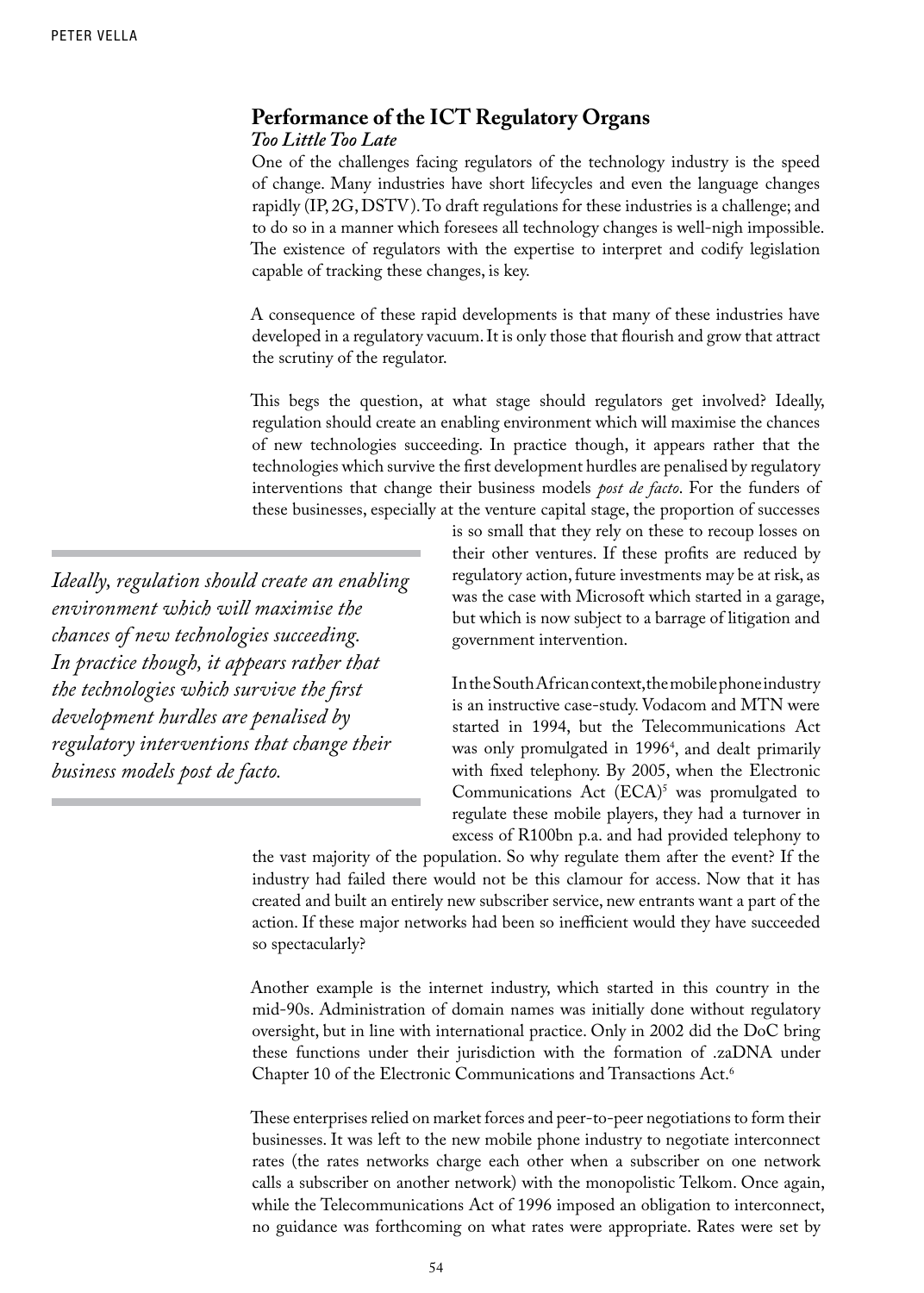negotiation and later revised in 1999. These rates were substantially asymmetric: it cost approximately 5 times more to terminate on a mobile phone than to terminate on a fixed line subscriber. This had the practical effect that the incumbent fixed line operator, Telkom, has for the past decade cross-subsidised the mobile industry by being net payers of substantial interconnect revenues to this newer industry.

A popular myth still persists that in 1999 Vodacom and MTN conspired to raise interconnect rates to keep out Cell C. While the motivation and timing for this change is conveniently lost in the mists of corporate memory, the increase was in line with international fixed/mobile ratios, and reflected the fact that wireless networks are considerably more costly to build. In fact, the increase was opportune for Cell C who were net earners of interconnect revenues in their first few years of operation, and their growth was thus partially funded by the incumbent majors.

Only now, 10 years after Cell C struggled to build a market-share of around ten percent, does the Regulator scrutinise and prescribe a framework to reduce interconnect rates. And once again, they appear to have got it wrong by allowing cheaper mobile termination rates for a new sub-brand of Telkom, and for a network operator who has been running for 10 years?! Far from levelling the playing field, this rewards failures and penalises successes.

ICASA also seems to have focused on technologies which are now over ten years old, but has not applied its mind to the upcoming technologies constituting the next wave of telephony. Where are the Regulator's determinations on Voice Over Internet termination rates? Perhaps these will also be regulated ten years after the event.

#### *Treading onToes*

For new entrants into the ICT market this slowness of regulation can be frustrating in the extreme. For years, the internet service providers (ISPs) were forced to lease their fixed links from Telkom at prices higher than the new mobile network providers. This put them at a price disadvantage to Telkom's own ISP. Once again, a state owned enterprise was operating as referee and player. The Value Added Network's (VANs) grouped together to lobby government to level the playing field. In late 2004, the monopoly of Telkom and the second network operator, Neotel,

*For years, the internet service providers (ISPs) were forced to lease their fixed links from Telkom at prices higher than the new mobile network providers. This put them at a price disadvantage to Telkom's own ISP. Once again, a state owned enterprise was operating as referee and player.*

to be sole providers of these links was terminated by notice of the Minister of Communications in the Government Gazette. After a public process, ICASA published regulations which purported to allow these VAN's to self-provide. The day before such deregulation was to become effective, the Minister issued a press statement withdrawing the rights proposed by ICASA, and subsequently refused to approve the new Regulations. Uncertainty and chaos prevailed in the industry, investments were put on hold, and providers continued to be bled by overpriced fixed-link leases.

Who leaned on whom? On the one hand, the Regulator is accused of moving too slowly with de-regulation. On the other hand, Government has a shareholding and vested interest in Telkom. So a public schism developed between ICT policy makers and ICT regulators.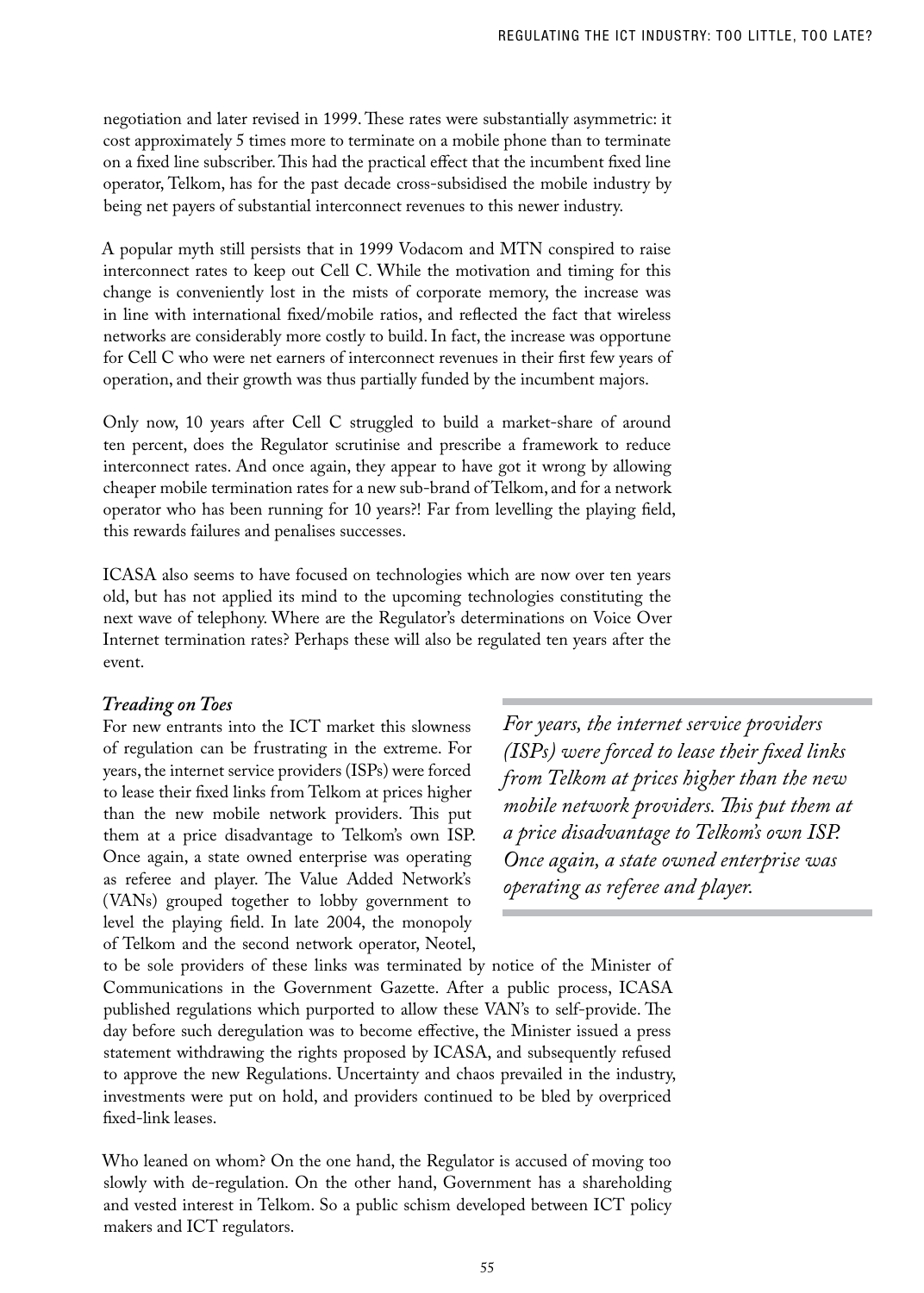In 2005 the new Electronic Communications Act was promulgated, with a two tier licensing regime, into which all extant licences, including the VANs were to be converted. When it became apparent that not all the VANs would get the right to self-provide, in 2008, Altech Autopage took the matter to court for a determination on the rights of the new licences. In his judgement regarding the relationship of the Minister's policy directions to the licence conversion progress managed by the Regulator, Judge AJ Davis stated "Clearly such direction oversteps the line of interference and encroaches upon (ICASA's) independence".7

So we have an outcome where the erstwhile VAN licensees had their licences converted to the same categories of licences, with the same rights, as the majors, who have, over the years, paid hundreds of millions of Rands for these licences. The carefully-crafted new Electronic Communications Act, with its two-tier licencing, has been thwarted by ham-handed Ministerial interference and High Court process. What now? Either amend the Act, to again attempt to give form to a heterogeneous ICT industry, or accept capitulation by the Regulator and an assumption that the mess must clarify itself through market forces?

*A further example of the schism between policy and regulation was the last ditch attempt in 2009 to stop the sale and listing of Telkom's stake in Vodacom, despite the fact that state-owned Telkom operated in both the wholesale and retail ICT markets.*

A further example of the schism between policy and regulation was the last ditch attempt in 2009 to stop the sale and listing of Telkom's stake in Vodacom, despite the fact that state-owned Telkom operated in both the wholesale and retail ICT markets. For the past few years Telkom had also been operating as both a fixed line network operator, and through its shareholding in Vodacom, as a mobile operator. After years of negotiation at the highest government level, it was finally agreed to sell its controlling stake to Vodafone. But the Friday before Vodacom's IPO on

the JSE, COSATU served papers on ICASA who then intervened with a statement claiming it had not yet approved the transaction. This kind of action does no favours to South Africa's standing with international investors.<sup>8</sup>

#### *So what is our South African Macro-economic model for the ICT sector?*

Government pays much lip-service to providing services to the masses. This requires funding mainly from taxes levied on South African corporates and individuals. We know how easy it is to relocate ICT businesses, whose resources are virtual. If we create an environment of regulatory uncertainty and goal shifting, we risk the possibility that the value-end of the ICT industry will move offshore, and this tax base will be lost.

On the other hand, ICT is an input-cost to the rest of the economy, so price-controls may translate into higher taxable earnings for other South African taxpayers. ICT is an enabling technology for the rest of the economy, particularly in this information age. Imagine the effect on our banking industry if communications failed. And we have already seen that the best entities for building, maintaining and upgrading this communications infrastructure are the large well-capitalised businesses. Transferring wealth from these providers to consumers by capping prices jeopardises not just the ICT industry, but the whole economy.

Putting the problem more succinctly, in the 2010 fiscal year, the four major telecoms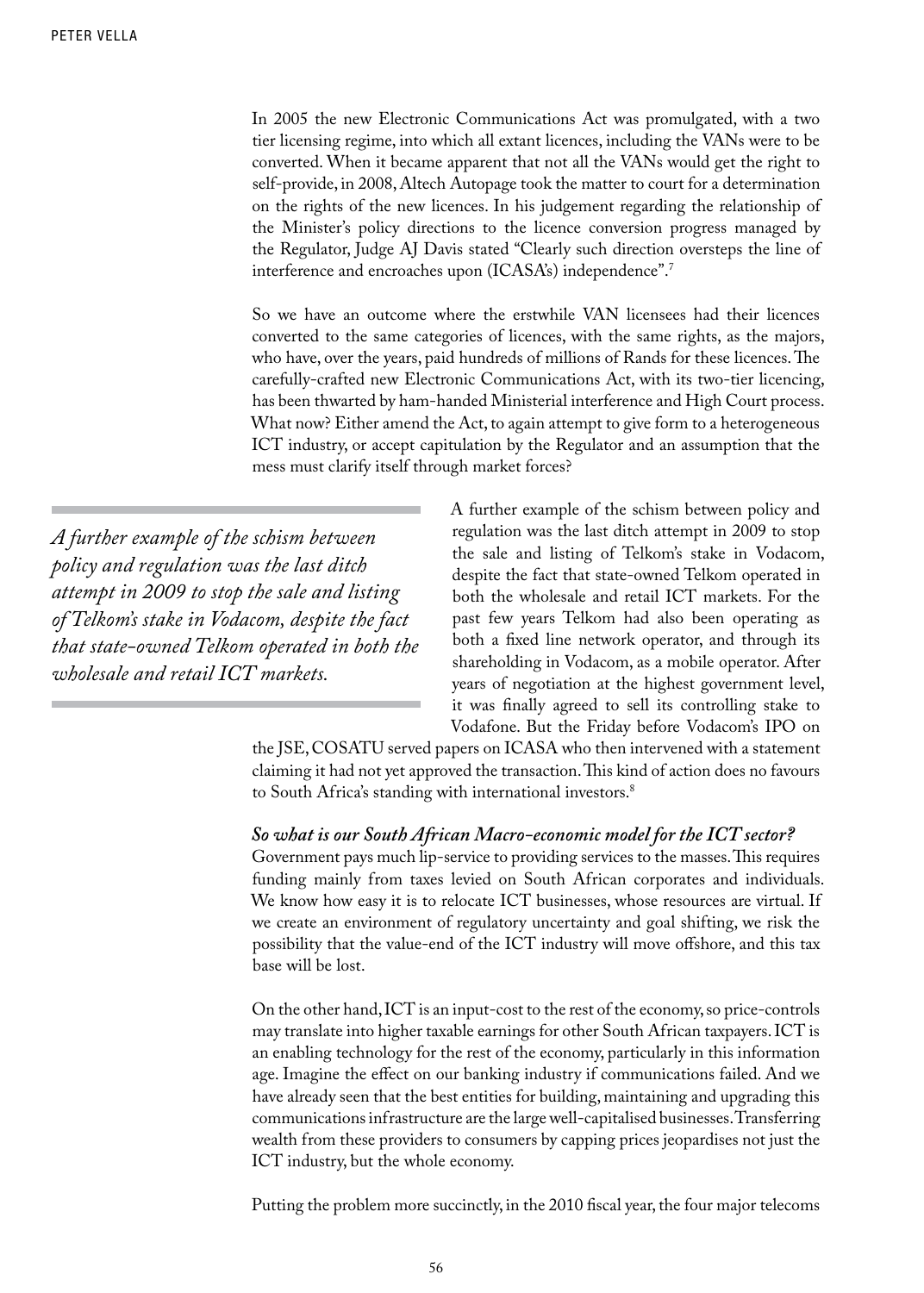companies contributed approximately R15bn to Treasury through taxes and licence fees. These funds are used by Government for building schools and hospitals. So, should the Government adopt a laissez-faire model to the ICT industry and concentrate on applying these taxes to alleviating broader social problems? Or should it interfere through regulation and attack the profits made in the ICT industry in the hope that such savings downstream will help boost the private sector, so that fewer calls are made on the government purse?

Similarly, if we view the Broadcasting industry as a closed loop, Government policy seems even more ambiguous. Naspers, the parent of Multichoice, the largest private broadcaster, paid taxes of R1.4bn to the Treasury in 2010. The Treasury subsequently subsidised the SABC and Sentech to the amount of R826m in that same year.

Surely the emphasis should be on making these state entities self-funding, so that taxes raised from private enterprise in the sector can be better used to achieve national developmental goals?

*'Since 1923 Eskom has been close to insolvency 3 times because they only budgeted for operating expenses and not capital replacement'. At the same function the question was asked 'How to manage consumer tariffs for electricity while at the same time financing expansion that will meet growth projections?'*

### **A word of caution**

Elsewhere in the monolith that is government, experiences with other state-owned enterprises such as Eskom should sound a word of warning to the state bodies tasked with regulating (or in some instances jeopardising) the ICT industry. While the electricity-buying public for years enjoyed what in retrospect appear to have been un-economic tariffs, a word of caution was sounded by Bobby Godsell at the Helen Suzman Foundation Energy roundtable in Sept 2010. 'Since 1923 Eskom has been close to insolvency 3 times because they only budgeted for operating expenses and not capital replacement'. At the same function the question was asked 'How to manage consumer tariffs for electricity while at the same time financing expansion that will meet growth projections?'

Telkom, has for years, been subject to tariff caps imposed by the regulator, at subinflationary levels. Now the mobile operators are being coerced into losing their fixed-mobile interconnection subsidy. No thought has apparently yet been given to the effect on retail tariffs to consumers. Although much of the focus has been on high mobile retail tariffs, surely removing these wholesale interconnect subsidies from the mobile operators reduces their ability to lower consumer prices?

Earlier in this article, it was pointed out how short product life-cycles necessitate re-investment and upgrading of technologies if the industry is to remain viable. The mobile industry is already investing in fourth generation technology. These new infrastructure costs cannot be foreseen in the medium term, much less further ahead. Yet the Regulator is trying to mandate a so called Long Run Incremental Cost model (LRIC), which has its origins in the western democracies, or hardcurrency markets. Most of the equipment needed to build these networks is denominated in these currencies. South Africa has a currency that in the past 3 years, first deteriorated 25%, and then appreciated 40% against the currencies in which telecoms equipment inputs are denominated. How then to estimate what funds will be needed for investment in the long run?